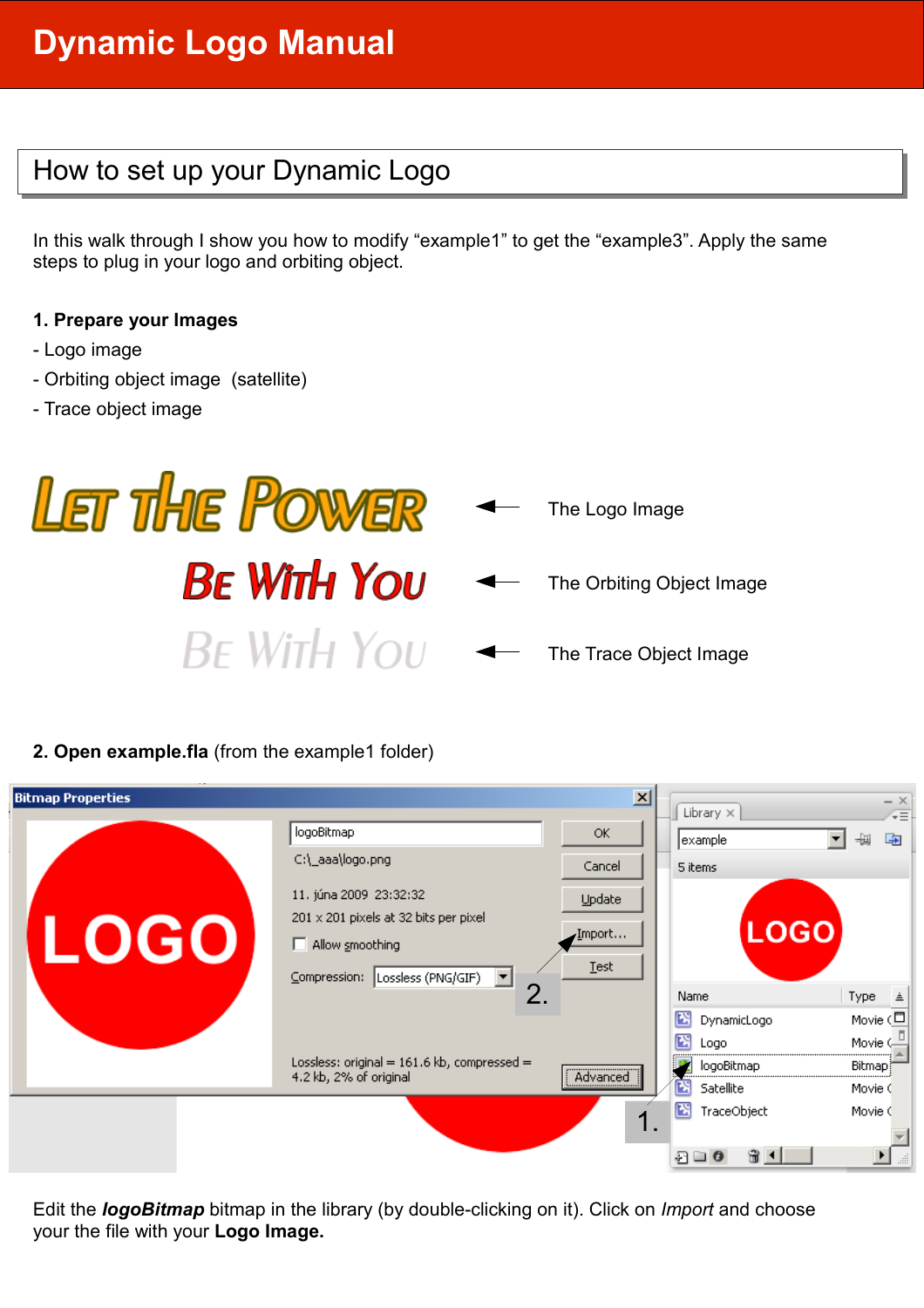Now we update the Orbiting Object. Double-Click on the Satellite MovieClip in the library. Delete the original object and Import (Ctrl+R) your **Orbiting Object** Image.



You should end up with something like the image below. Make sure the image is **centered,** i.e. the x and y coordinate is 0 when the registration point is set to center.

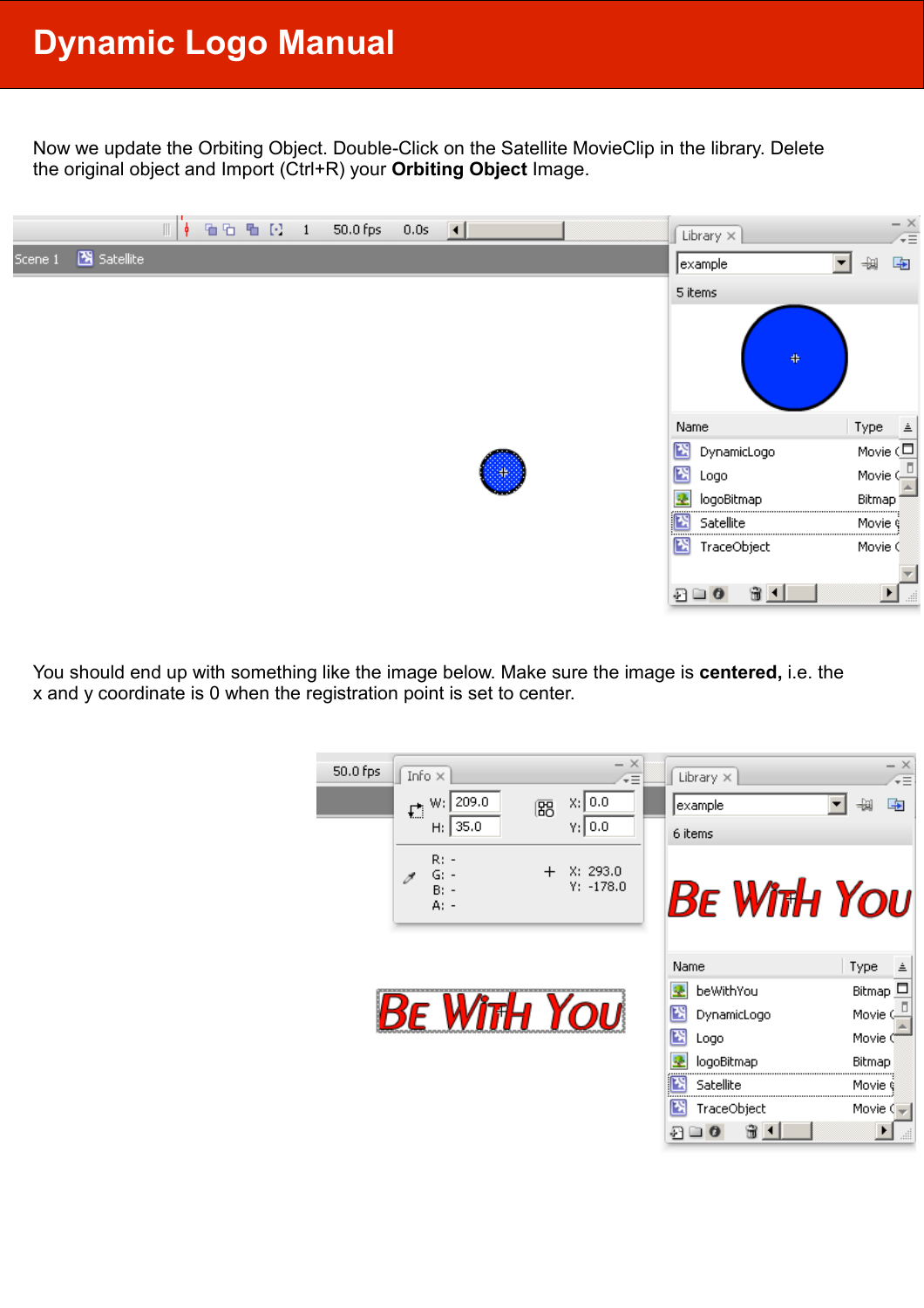## **Dynamic Logo Manual**

Repeat the same steps for the trace object.



Then position the logo (the dynamicLogo MovieClip) to where you want to have it, e.g. in the center of the stage:



We are almost done, the last step is to customize the settings such as speed an angle by modifying some actionscript.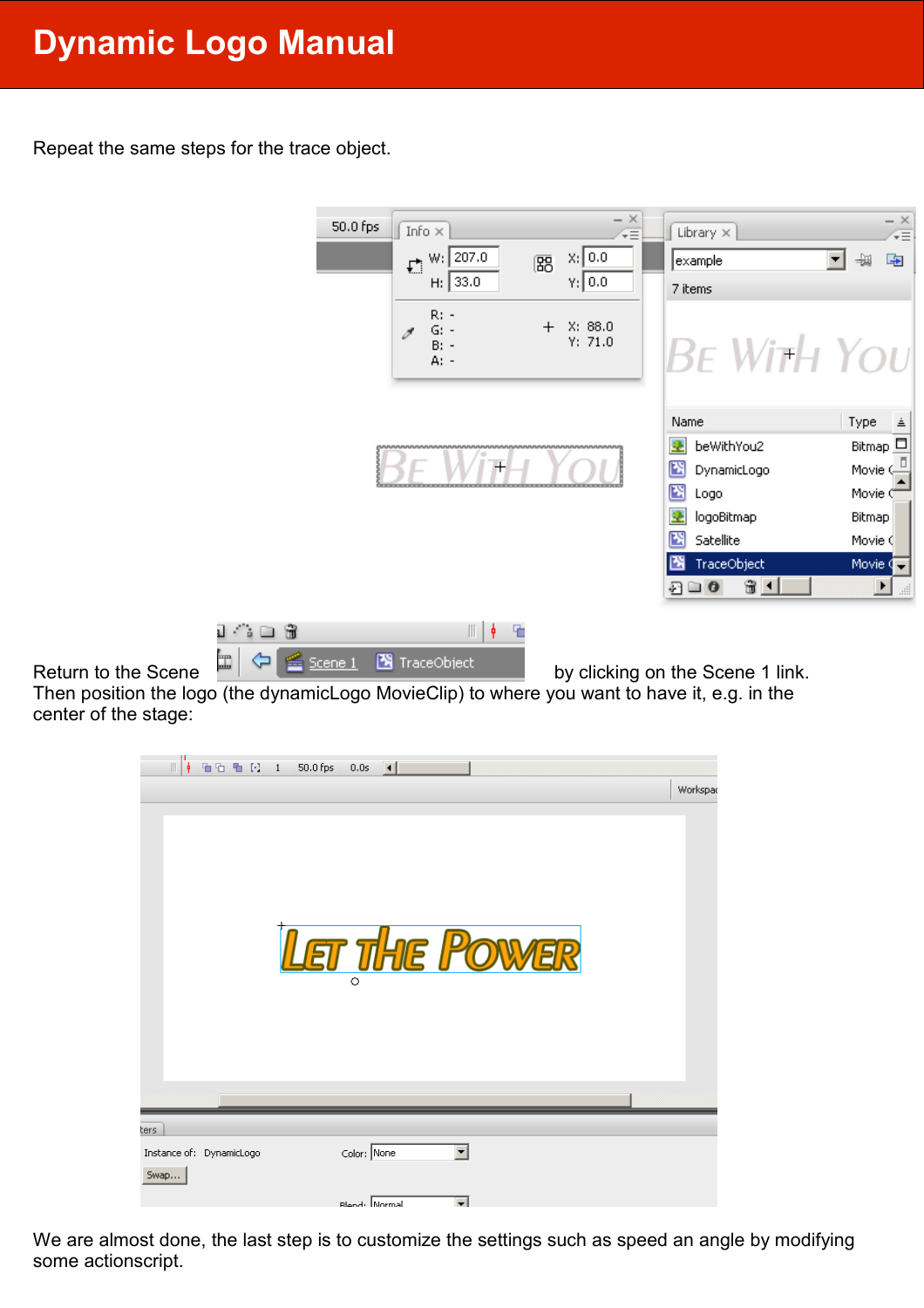### **Dynamic Logo Manual**



Select the First Frame in **Layer 2,** and than press "**F9**" to open the window with actionscript. The settings are documented. Most likely you will need to adjust these settings:

**xBultiplier, yMultiplier** - by specifying a value greater than 1 you stretch the movement of the orbiting object in x or y direction

**offsetX,offsetY** – by specifying a value greater than 0 you offset the position of the orbiting object.

**counterStep –** by decreasing the value you increase the speed of the orbiting object.

#### Actionscript Classes available

In case you need to fine-tune the behaviour of the dynamic logo, all actionscript classes are available.